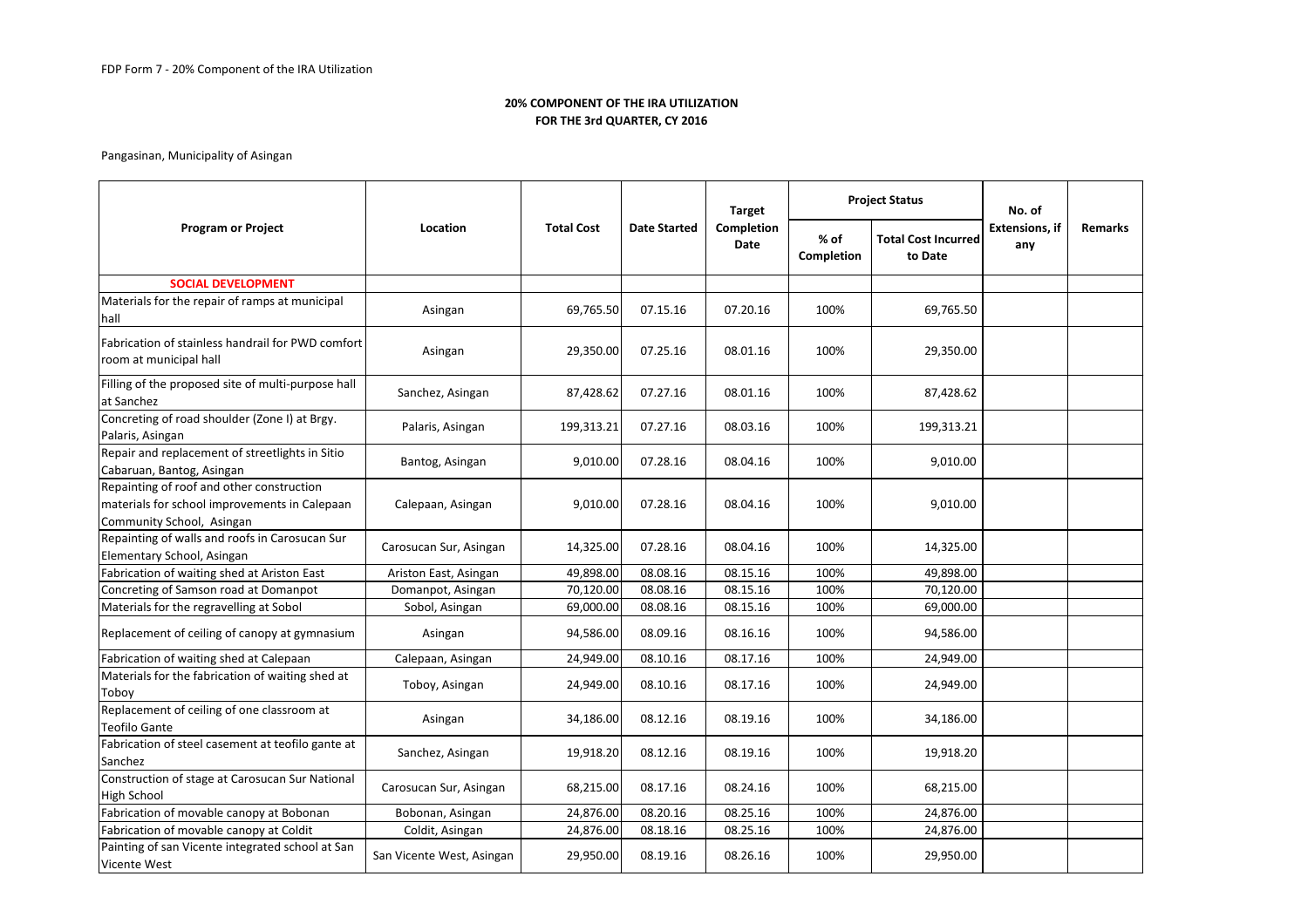# Pangasinan, Municipality of Asingan

| <b>Program or Project</b>                                                                                                | Location                  | <b>Total Cost</b> | <b>Date Started</b> | <b>Target</b><br><b>Completion</b><br><b>Date</b> | <b>Project Status</b> |                                       | No. of                       |                |
|--------------------------------------------------------------------------------------------------------------------------|---------------------------|-------------------|---------------------|---------------------------------------------------|-----------------------|---------------------------------------|------------------------------|----------------|
|                                                                                                                          |                           |                   |                     |                                                   | % of<br>Completion    | <b>Total Cost Incurred</b><br>to Date | <b>Extensions, if</b><br>any | <b>Remarks</b> |
| Construction of pathway of Ariston East Elem<br>School                                                                   | Ariston East, Asingan     | 13,275.00         | 09.14.16            | 09.21.16                                          | 100%                  | 13,275.00                             |                              |                |
| Painting of Grade III classroom at Ariston West                                                                          | Ariston West, Asingan     | 7,090.00          | 08.31.16            | 09.05.16                                          | 100%                  | 7,090.00                              |                              |                |
| Painting of Grade III classroom at Ariston West                                                                          | Ariston West, Asingan     | 7,090.00          | 08.29.16            | 09.05.16                                          | 100%                  | 7,090.00                              |                              |                |
| Installation of Grade II-B at Calepaan Community<br>School Asingan, Pangasinan                                           | Calepaan, Asingan         | 48,466.00         | 09.19.16            | 09.26.16                                          | 100%                  | 48,466.00                             |                              |                |
| Installation of ceiling of Grade III-C at Calepaan<br>Community School Asingan, Pangasinan                               | Calepaan, Asingan         | 48,466.00         | 09.19.16            | 09.26.16                                          | 100%                  | 48,466.00                             |                              |                |
| Construction of roofing and elevation of the base<br>hand washing facility at Carosucan East Elem.<br>School, Asingan    | Carosucan Sur, Asingan    | 15,182.00         | 09.23.16            | 09.30.16                                          | 100%                  | 15,182.00                             |                              |                |
| Fabrication of movable canopy at Domanpot                                                                                | Domanpot, Asingan         | 24,876.00         | 08.31.16            | 09.05.16                                          | 100%                  | 24,876.00                             |                              |                |
| Installation of ceiling of Grade II-A at Calepaan<br>Community School, Asingan, Pangasinan                               | Calepaan, Asingan         | 48,466.00         | 09.19.16            | 09.26.16                                          | 900%                  | 48,466.00                             |                              |                |
| Construction of Multi-Purpose Hall Extension and<br>repainting of Day care Center at Sinapog-<br>Poblacion East, Asingan | Poblacion East, Asingan   | 39,791.00         | 09.23.16            | 09.30.16                                          | 100%                  | 39,791.00                             |                              |                |
| Continuation of the Construction of Social Hall (2<br>Span) at SVE Integrated School                                     | San Vicente East, Asingan | 299,607.30        | 09.21.16            | 09.28.16                                          | 100%                  | 299,607.30                            |                              |                |
| Repainting of roofing of classroom at San Vicente<br>West Integrated school                                              | San Vicente West, Asingan | 6,750.00          | 09.12.16            | 09.19.16                                          | 100%                  | 6,750.00                              |                              |                |
| Fabrication of movable waiting shed at Sobol                                                                             | Sobol, Asingan            | 8,004.00          | 09.14.16            | 09.21.16                                          | 100%                  | 8,004.00                              |                              |                |
| Construction of stairs for the multi-purpose hall<br>of Toboy National High School, Asingan                              | Toboy, Asingan            | 43,267.50         | 09.21.16            | 09.28.16                                          | 100%                  | 43,267.50                             |                              |                |
|                                                                                                                          |                           |                   |                     |                                                   |                       |                                       |                              |                |
| <b>ECONOMIC DEVELOPMENT</b>                                                                                              |                           |                   |                     |                                                   |                       |                                       |                              |                |
| Construction of ramps at public market                                                                                   | Asingan                   | 24,665.00         | 06.30.16            | 07.05.16                                          | 100%                  | 24,665.00                             |                              |                |
| Construction of stalls beside sports center                                                                              | Asingan                   | 99,202.00         | 07.06.16            | 07.11.16                                          | 100%                  | 99,202.00                             |                              |                |
| Repair of gutter at public market                                                                                        | Asingan                   | 28,168.00         | 07.15.16            | 07.20.16                                          | 100%                  | 28,168.00                             |                              |                |
| Repair of two hanging bridge at Calepaan                                                                                 | Calepaan, Asingan         | 49,578.50         | 07.17.16            | 07.22.16                                          | 100%                  | 49,578.50                             |                              |                |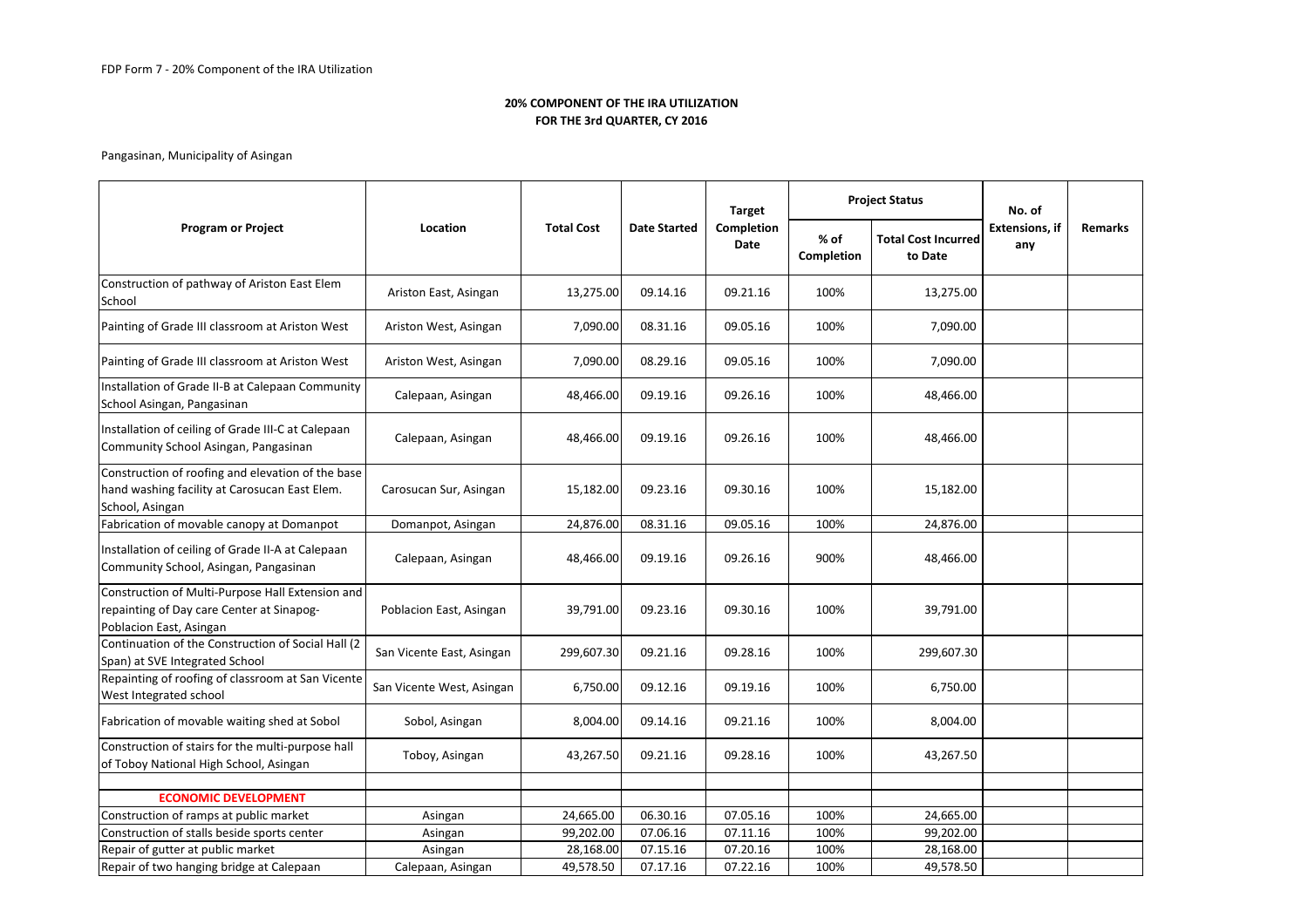Pangasinan, Municipality of Asingan

| <b>Program or Project</b>                                                                                                             | Location                  | <b>Total Cost</b> | <b>Date Started</b> | <b>Target</b><br><b>Completion</b><br>Date | <b>Project Status</b>       |                                       | No. of                       |                |
|---------------------------------------------------------------------------------------------------------------------------------------|---------------------------|-------------------|---------------------|--------------------------------------------|-----------------------------|---------------------------------------|------------------------------|----------------|
|                                                                                                                                       |                           |                   |                     |                                            | $%$ of<br><b>Completion</b> | <b>Total Cost Incurred</b><br>to Date | <b>Extensions, if</b><br>any | <b>Remarks</b> |
| Multi-purpose drying pavement                                                                                                         | Asingan                   | 90,000.00         | 08.08.16            | 08.15.16                                   | 100%                        | 90,000.00                             |                              |                |
| Completion of Samson road at Domanpot                                                                                                 | Domanpot, Asingan         | 23,787.50         | 08.08.16            | 08.15.16                                   | 100%                        | 23,787.50                             |                              |                |
| Regravelling of local access road at Sobol                                                                                            | Sobol, Asingan            | 29,875.00         | 08.08.16            | 08.15.16                                   | 100%                        | 29,875.00                             |                              |                |
| Covered path walk at Toboy Elem School                                                                                                | Toboy, Asingan            | 59,162.50         | 08.11.16            | 08.18.16                                   | 100%                        | 59,162.50                             |                              |                |
| Regravelling of farm to market road at San<br><b>Vicente West</b>                                                                     | San Vicente West, Asingan | 29,809.92         | 08.18.16            | 08.25.16                                   | 100%                        | 29,809.92                             |                              |                |
| Installation of streetlights at Ariston West                                                                                          | <b>Ariston West</b>       | 8,850.00          | 09.14.16            | 09.21.16                                   | 200%                        | 8,850.00                              |                              |                |
| Fabrication of movable waiting shed at Sobol                                                                                          | Sobol, Asingan            | 16,945.00         | 09.07.16            | 09.14.16                                   | 300%                        | 16,945.00                             |                              |                |
| Fabrication of movable canopy at Domanpot                                                                                             | Domanpot, Asingan         | 19,376.00         | 08.29.16            | 09.05.16                                   | 400%                        | 19,376.00                             |                              |                |
| Filling of lower portion of PPPP building at<br>Domanpot community school                                                             | Domanpot, Asingan         | 19,713.30         | 08.29.16            | 09.05.16                                   | 500%                        | 19,713.30                             |                              |                |
| Installation of streetlights at Ariston West                                                                                          | Ariston West, Asingan     | 28,873.00         | 09.06.16            | 09.13.16                                   | 600%                        | 28,873.00                             |                              |                |
| Construction of comfort room at multipurpose<br>bldg. at Carosucan Norte                                                              | Carosucan Norte, Asingan  | 32,730.00         | 09.07.16            | 09.14.16                                   | 700%                        | 32,730.00                             |                              |                |
| Construction of Concrete Pavement at Dupac,<br>Asingan, Pangasinan                                                                    | Dupac, Asingan            | 299,822.50        | 09.08.16            | 09.15.16                                   | 1100%                       | 299,822.50                            |                              |                |
| Construction of roofing, concreting and elevation<br>of base of Hand Washing Facility at Car East<br>Elem. School Asingan, Pangasinan | Carosucan Norte, Asingan  | 34,752.50         | 09.19.16            | 09.26.16                                   | 800%                        | 34,752.50                             |                              |                |
| Construction of FMR at Domanpot, Asingan,<br>Pangasinan                                                                               | Domanpot, Asingan         | 599,824.31        | 09.19.16            | 09.26.16                                   | 1200%                       | 599,824.31                            |                              |                |
| Continuation of the Construction of FMR at San<br>Vicente east, Asingan, Pangasinan                                                   | San Vicente East, Asingan | 199,824.06        | 09.19.16            | 09.26.16                                   | 1000%                       | 199,824.06                            |                              |                |
|                                                                                                                                       |                           |                   |                     |                                            |                             |                                       |                              |                |
|                                                                                                                                       |                           |                   |                     |                                            |                             |                                       |                              |                |
| <b>ENVIRONMENTAL MANAGEMENT</b>                                                                                                       |                           |                   |                     |                                            |                             |                                       |                              |                |
| Rehabilitation of drainage canal beside sports<br>center                                                                              | Asingan                   | 99,203.00         | 07.06.16            | 07.11.16                                   | 100%                        | 99,203.00                             |                              |                |
| Payment for the repair of shedder                                                                                                     | Asingan                   | 5,200.00          | 07.25.16            | 08.01.16                                   | 100%                        | 5,200.00                              |                              |                |
| Replacement of water closet at gymnasium                                                                                              | Asingan                   | 14,897.50         | 08.15.16            | 08.22.16                                   | 100%                        | 14,897.50                             |                              |                |
| Perimeter fence and stone masonry at Ariston<br>West                                                                                  | Ariston West, Asingan     | 77,851.00         | 08.17.16            | 08.24.16                                   | 100%                        | 77,851.00                             |                              |                |
| Construction of stone masonry at Ariston West                                                                                         | Ariston West, Asingan     | 199,857.50        | 08.29.16            | 09.05.16                                   | 100%                        | 199,857.50                            |                              |                |